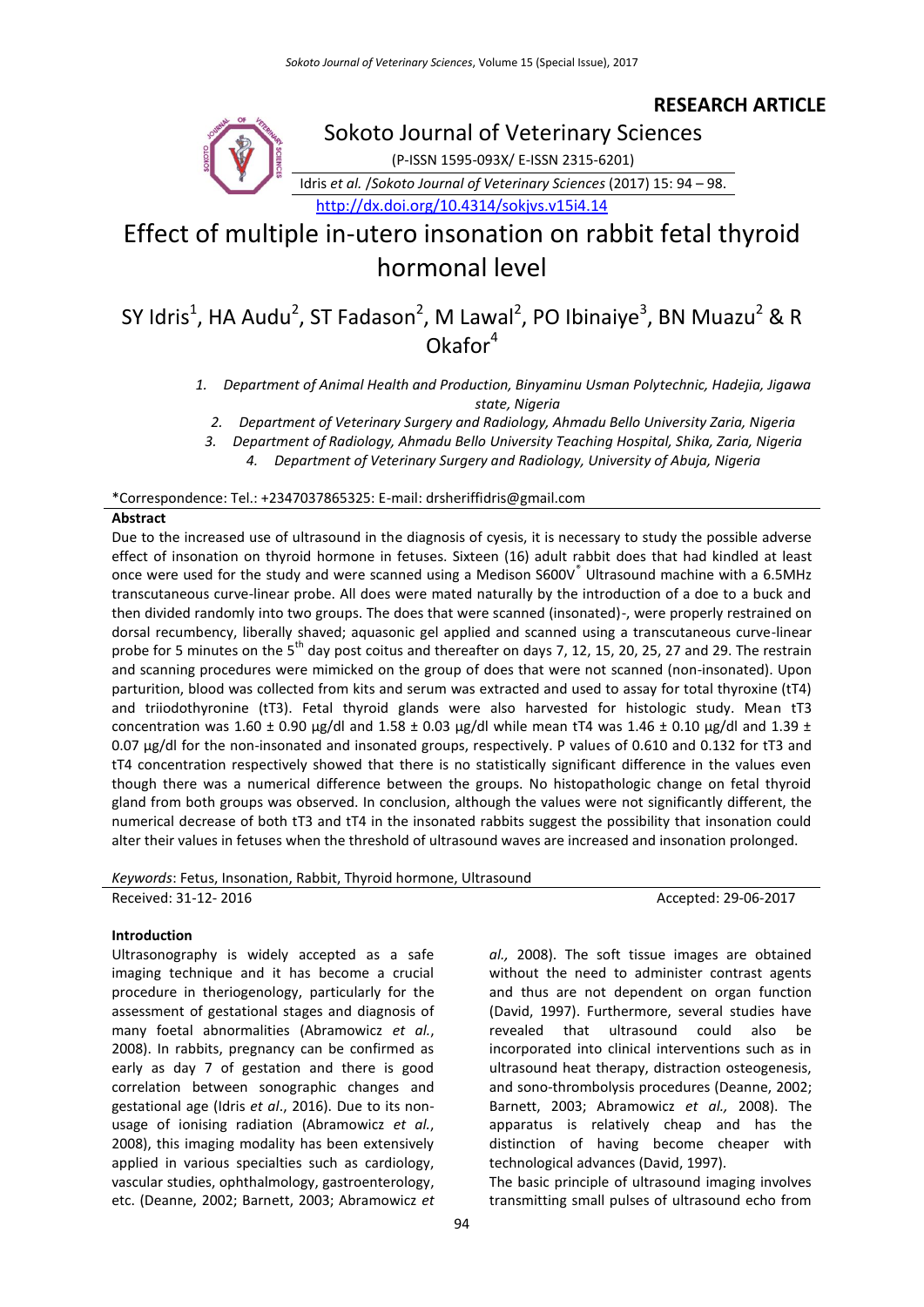a transducer into the body. As the ultrasound waves penetrate body tissues of different acoustic impedances along the path of transmission, some are reflected back to the transducer (echo signals) and some continue to penetrate deeper (Chan & Perlas, 2011). The echo signals returned from many sequential coplanar pulses are processed and combined to generate an image (Chan & Perlas, 2011).

In fetal physiological development, formation of thyroid glands begins at the middle till the end stage of gestation (Terranova, 2009). Hence, any external disruption like ultrasound heating could possibly affect the development of the glands, thus its secretion (Dom *et al*., 2013).

There are two basic mechanisms, thermal and non-thermal, by which ultrasound is known to affect biologic materials (Ndumbe *et al*., 2008; Sheiner & Abramowicz 2008; Brendt, 1986; Sikov, 1986a; Sikov, 1986b; Laurel, 1993). The thermal mechanism is associated with the absorption of acoustic energy by tissue and the generation of heat. It appears to be the best understood, and analytic models have been developed to predict the possible temperature elevation in tissue (Sikov, 1986a). The non-thermal effect (mechanical effect) of US insonation causal to acoustic cavitation is defined as the production of bubbles in liquid that may exhibit behavioral collapse and contribute to sudden release of energy (Kremkau, 2002; Barnett, 2003). It might then disrupt the molecular bonds and release free radicals such as hydroxyl radicals and hydrogen that consequently interfere with DNA (deoxyribonucleic acid) of the cells and lead to chromosomal damage (Barnett, 2003; Wu & Nyborg, 2008).

Due to the increased use of ultrasound in the diagnosis of cyesis and related diseases in veterinary medicine, it is necessary to study the possible adverse effect of ultrasound energy in fetuses exposed to ultrasound and also evaluate the effect of insonation on thyroid hormone of kits.

#### **Materials and Methods**

#### *Animals*

Four (4) adult rabbit-bucks and sixteen (16) mature non-gravid Dutch breed of rabbit does that had kindled at least once and at most thrice were used in the study. They were purchased from a reputable rabbit breeder in Samaru Zaria, Kaduna state. Their average age was 1½ years and average weight of 2 kg. They were housed in individual wooden made hutches in the animal pen of the Department of Public Health and Preventive Medicine of Faculty of Veterinary Medicine, Ahmadu Bello University Zaria. They were fed with grower feed containing 15% crude protein, 7% fat, 10% crude fiber, 1% calcium, 0.35% phosphorus,

2550 kg metabolizing energy and water was provided *ad libitum*.

#### *Equipment and consumables*

Medison S600V<sup>®</sup> Ultrasound machine with a 6.5 MHz transcutaneous curve-linear probe, 2 ml syringes with 23 G needles, sample bottles, glass slides, dissecting kits, surgical gloves, formalin, T3 and T4 ELISA kits.

#### *Natural mating*

Mating was achieved by the introduction of a doe into the hutch of a buck and allowed together for an average of 30 minutes. Afterwards, the does were removed and returned to their respective clutches. Does were randomly divided into two groups comprising of 8 does each, as noninsonated (control) and insonated.

#### *Ultrasound examination*

Each doe was physically restrained properly and placed on dorsal recumbency. Furs from the level of the xyphoid cartilage down to the pelvic region were gently made wet with soaked cotton wool in water and antiseptic soap applied. The furs were then liberally shaved. The shaved region was cleaned thoroughly with dry cotton wool, swabbed with wool soaked in antiseptic solution, and aquasonic gel was applied on the skin. A portable ultrasound machine with a 6.5 MHz transcutaneous curve-linear probe was used to scan the abdomino-pelvic region using the bladder as a landmark. The probe was placed on gently on the skin transversely and tilted longitudinally until a descriptive echographic image is achieved on the screen. This process was carried out on the  $5<sup>th</sup>$  day post coitus and thereafter on days 7, 12, 15, 20, 25, 27 and 29. Upon getting a descriptive echographic image, the freeze button on the keyboard is used to freeze the echographic image which is then printed on thermal paper for documentation. Does in the insonated group were scanned for an average of 5 minutes while the procedure of scanning was mimicked in the noninsonated group for the same period with the ultrasound machine put off.

#### *Blood collection and hormonal assay*

Upon parturition, litter size and weight of both groups were determined and recorded. Kits were sacrificed via jugular venesection and 2 ml of blood was collected into plain sample bottles, allowed to stand for a day then centrifuged at 100 rpm to obtain serum which was used to assay thyroxine (T4) and triiodothyronine (T3) in the National Animal Production Research Institute Laboratory at Faculty of Veterinary Medicine, Ahmadu Bello University, Zaria.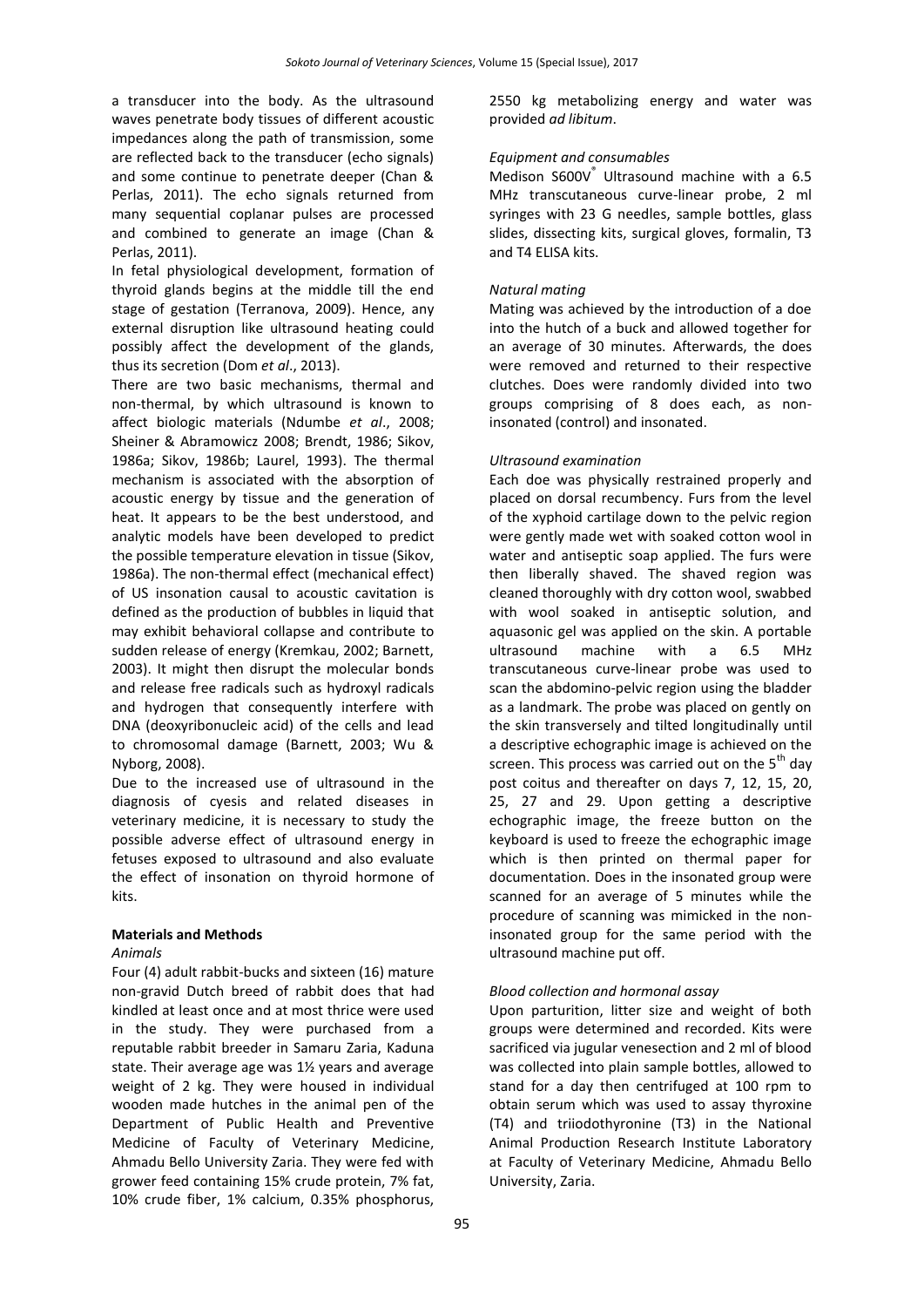Working reagents and substrate solution for both T3 and T4 were prepared. Microplate wells were formatted for each serum reference, control and samples to be assayed. Reagents were added to wells and plate swirled gently for 20 – 30 seconds to mix and later incubated at room temperature for an hour. Microplate content were discarded, washed and blotted, substrate solution added and incubated at room temperature for 15 minutes. 0.05ml stop solution was added to each well, mixed gently and their absorbance read at 450 nm.

#### *Evaluation of thyroid gland*

Thyroid glands from sacrificed kits of both groups were harvested at necropsy and fixed in 10% formalin. After fixing, specimens were processed by embedding in paraffin, sectioned at 5µm thickness and stained with hematoxylin and eosin and viewed under the light microscope.

#### *Data analysis*

SPSS version 20 was used to analyze the data generated, mean and standard deviation of the mean for each variable was calculated. Student ttest was used to compare variables between the two groups. Values of  $P \le 0.05$  were considered significant.

#### **Results**

Mean litter size was  $5.42 + 0.7$  and  $3.71 + 0.6$  for the non-insonated and insonated groups respectively (Table 1). There was a statistically significant difference between the litter sizes of non-insonated group as against the insonated (P < 0.05). Mean litter weight was  $43.8 \pm 4.1$ g and 39.7 ± 2.0g for the non-insonated and insonated group respectively (Table 1). There was a statistically significant difference between litter weights of the non-insonated as against the insonated group (P < 0.05).

The total triiodothyronine (tT3) values were within 1.39 - 1.70  $\mu$ g/dl with mean 1.60 ± 0.90  $\mu$ g/dl for the non-insonated and  $1.53 - 1.69$   $\mu$ g/dl with mean 1.58  $\pm$  0.03 µg/dl for the insonated group (Table 2). There was a numerical difference between both groups, but the difference was not statistically significant (P  $>$  0.05). Total thyroxine (tT4) values were within 1.28 - 1.60  $\mu$ g/dl with mean 1.46 ± 0.10 µg/dl for the non-insonated and 1.28 - 1.54  $\mu$ g/dl with mean 1.39  $\pm$  0.07  $\mu$ g/dl for the

insonated group (Table 2). There was a numerical difference between both groups but the difference was not statistically significant ( $P > 0.05$ ). There was no histopathologic change of the thyroid tissue under hematoxylin and eosin preparation of both groups. Follicles were seen to be closely packed and surrounded by rich capillary network with lumen containing colloids (Plate I).

#### **Discussion**

The result of litter size and weight showed a reduction in the insonated group as compared to the non-insonated. It is also plausible that frequent exposure to ultrasound may have influenced fetal number and growth. This is in agreement with Curto (1976) and O'Brien *et al*. (2008) where they reported an increased rate of neonatal death and reduced birth weight with no fetal malformations in animals exposed to continuous ultrasound. An investigation by Hollander (1972) using pulsed ultrasound of high frequency showed no adverse effects of any kind but Mannor *et al*. (1972) using continuous ultrasound in the same frequency range observed increased rates of malformations, fetal resorption and low birth weight, thus, pointing to hyperthermia as the most probable teratogenic mechanism. Ultrasound is absorbed by tissues and converted into heat energy (Schortinghuis *et al.*, 2003). Heating effects are the results of the absorption of ultrasound energy from an ultrasound beam (Gent, 1997). The heating effect is highly dependent on absorption coefficient of insonated tissue and because bones have high absorption coefficient values (Gent, 1997; Barnett *et al.*, 2010), they tend to absorb 60 percent or more of the incident ultrasound energy. Adult bone absorbs about 60 – 80 percent of the acoustic energy impinging on it (Sikov, 1986a). With fetal bone, there is a wide variation in absorptive behavior, depending on the degree of ossification. The clinical situation thus of greatest interest as far as thermal effects are concerned is a fetus in-utero with an ossified bone structure and a mother with a thin abdominal wall. In such a case there is little attenuation of acoustic energy because of the thin layer of intervening maternal tissue, yet there is a high degree of absorption associated with the fetal

**Table 1**: Mean litter size and mean litter weight of non-insonated and insonated group of rabbit

|                                                                                                            | Mean litter size       | Mean litter weight (gram) |
|------------------------------------------------------------------------------------------------------------|------------------------|---------------------------|
| Non-insonated                                                                                              | $5.42 \pm 0.7$         | $43.8 \pm 4.1$            |
| Insonated                                                                                                  | $3.71 \pm 0.6$         | $39.7 \pm 2.0$            |
| <b>Table 2:</b> Mean tT3 and tT4 concentration in $\mu$ g/dl for non-insonated and insonated group of kits |                        |                           |
|                                                                                                            | Mean tT3 conc. (ug/dl) | Mean tT4 conc. (ug/dl)    |
| Non-insonated                                                                                              | $1.60 \pm 0.9$         | $1.46 \pm 0.10$           |
| Insonated                                                                                                  | $1.58 \pm 0.03$        | $1.39 \pm 0.07$           |
|                                                                                                            |                        |                           |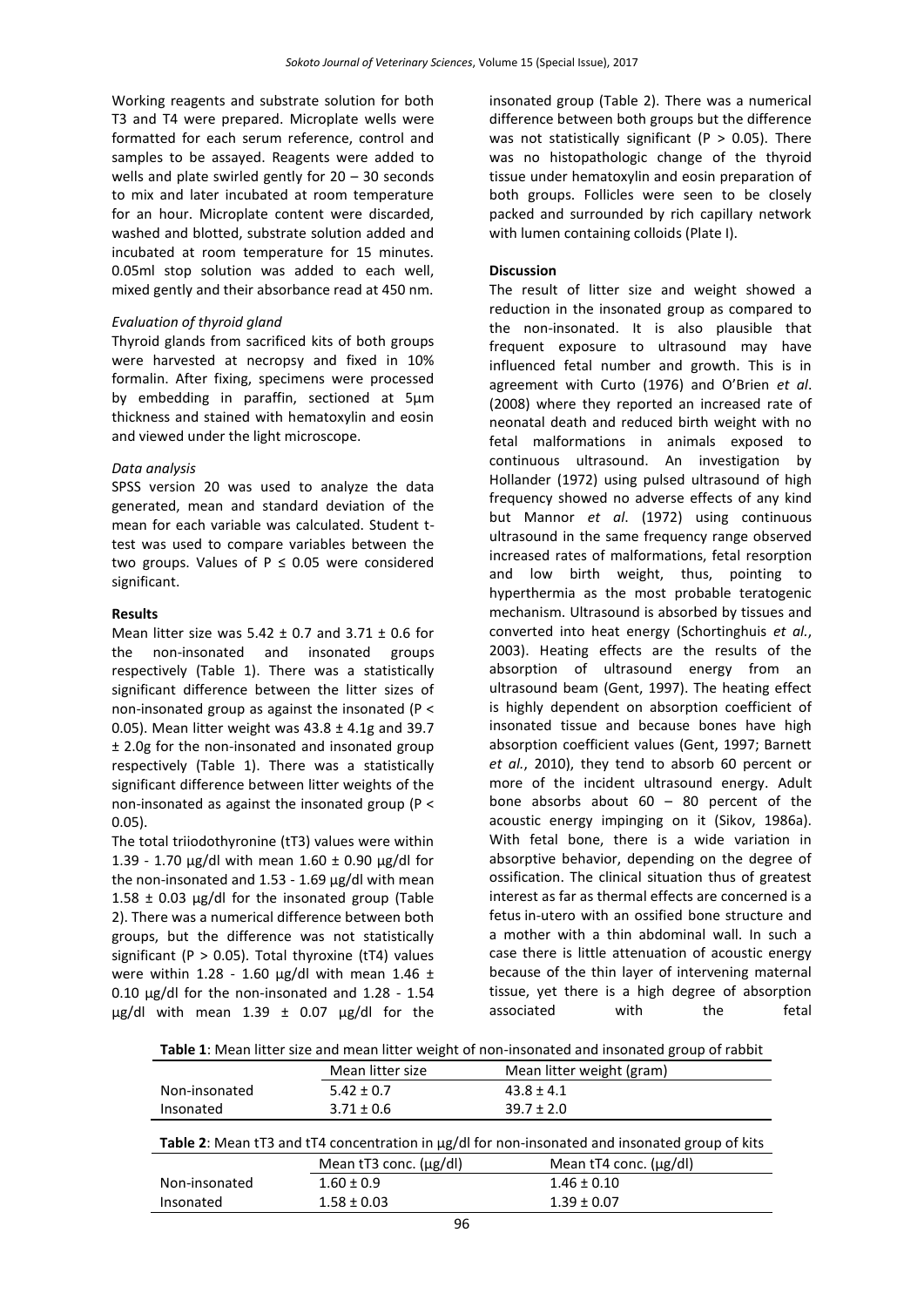bone (Sikov, 1986a).

The results of the hormonal assay of total triiodothyronine (tT3) and total thyroxine (tT4) showed a numerical reduction but not statistically significant in the insonated group as compared to the non-insonated; ultrasound heating may have some effect on thyroid hormonal level. Dom *et al*. (2013) reported a significantly lowered parathyroid hormone level in the insonated group as against the noninsonated. This could possibly be because there was an increase in the time of exposure (60minutes) as against the time of exposure in this study (5 minutes). Also T4 concentration was lower than that of T3 within each group. This is can be attributed to the fact that T4 functions as a pro-hormone for the production of the more biologically and most metabolically active hormone T3 via deiodination of T4 in peripheral tissues (Klee, 1996).

During 3rd trimester of pregnancy, fetal bones are almost completed since they have reached the final stage of organogenesis. At this stage, the surrounding soft tissues are the responsible area for an inevitable rise of temperature during insonation (Gent, 1997), which can go up to a factor of five (Church & Miller, 2007). It is

considered hazardous when embryo and fetus have been exposed to ultrasound for five minutes or more, as this will elevate both embryonic and fetal temperature to 4 °C above the normal body temperature (Barnett *et al.*, 2010). Hormonal activities are known to be extremely sensitive to any changes in heat especially during fetal stage and the amount of transport protein and total plasma hormone content can change under certain physiological conditions such as heat.

Hematoxylin and Eosin stained thyroid tissue appeared normal in both groups. Follicles filled with colloids were seen to be closely packed and surrounded by rich capillary network. The normalcy can be associated to the fact that the ultrasound heating is not focused directly on the foetal thyroid gland as ultrasound at sufficiently high intensities can generate cavitational activity

#### **References**

- Abramowicz JS, Lewin PA & Goldberg BB (2008). Ultrasound bioeffects for the perinatologist*. Global Library Women's Medicine*, doi 10.3843/GLOWM.10204.
- Barnett SB (2003). Key issues in the analysis of safety of diagnostic ultrasound. *A ASUM Ultrasound Bulletin*, **6**(3): 41-43.
- Barnett SB, Abramowicz JS & Ziskin MC (2010). Symposium on Safety of non-medical use of ultrasound. *Ultrasound Medicine and Biology*; **26**(3): 1209-1212.



**Plate I**: Photomicrograph of normal thyroid gland, showing follicles containing colloids (C) surrounded by parafollicular cells (P) (Hematoxylin and Eosin stain, at x400 magnification)

that completely destroys cells (Kaufman *et al*., 1977; Moore & Coakley, 1977). Also, high intensity focused ultrasound (HIFU) have been reportedly used to treat patients with thyroidal nodes; exposed tissues became necrotic that later disintegrated and later shrank (Huedayi *et al*., 2014).

In conclusion, although the results of the hormonal assay were not statistically significant, there were indications of a possible side effect of ultrasound heating due to the numerical differences observed. It is therefore recommended that further studies should be carried out on the possible effect of ultrasound on other measureable parameters in other species of animal. It is advised that repeated ultrasound imaging examination should be restricted only to clinical benefit to prevent possible side effects. Also, there is a need to further study the effect of insonation on neonates for some weeks after parturition.

- Brendt RL (1986). The effects of embryonic and fetal exposure to X-ray, microwaves, and ultrasound. *Clinics in Perinatology*, **13**(3): 615-648.
- Chan V & Perlas A (2011). Basics of Ultrasound Imaging. *In*: Atlas of Ultrasound-Guided Procedures in International Pain Management. Springer, Toronto. Pp 13- 19.
- Church CC & Miller MW (2007). Quantification of risk from fetal exposure to diagnostic